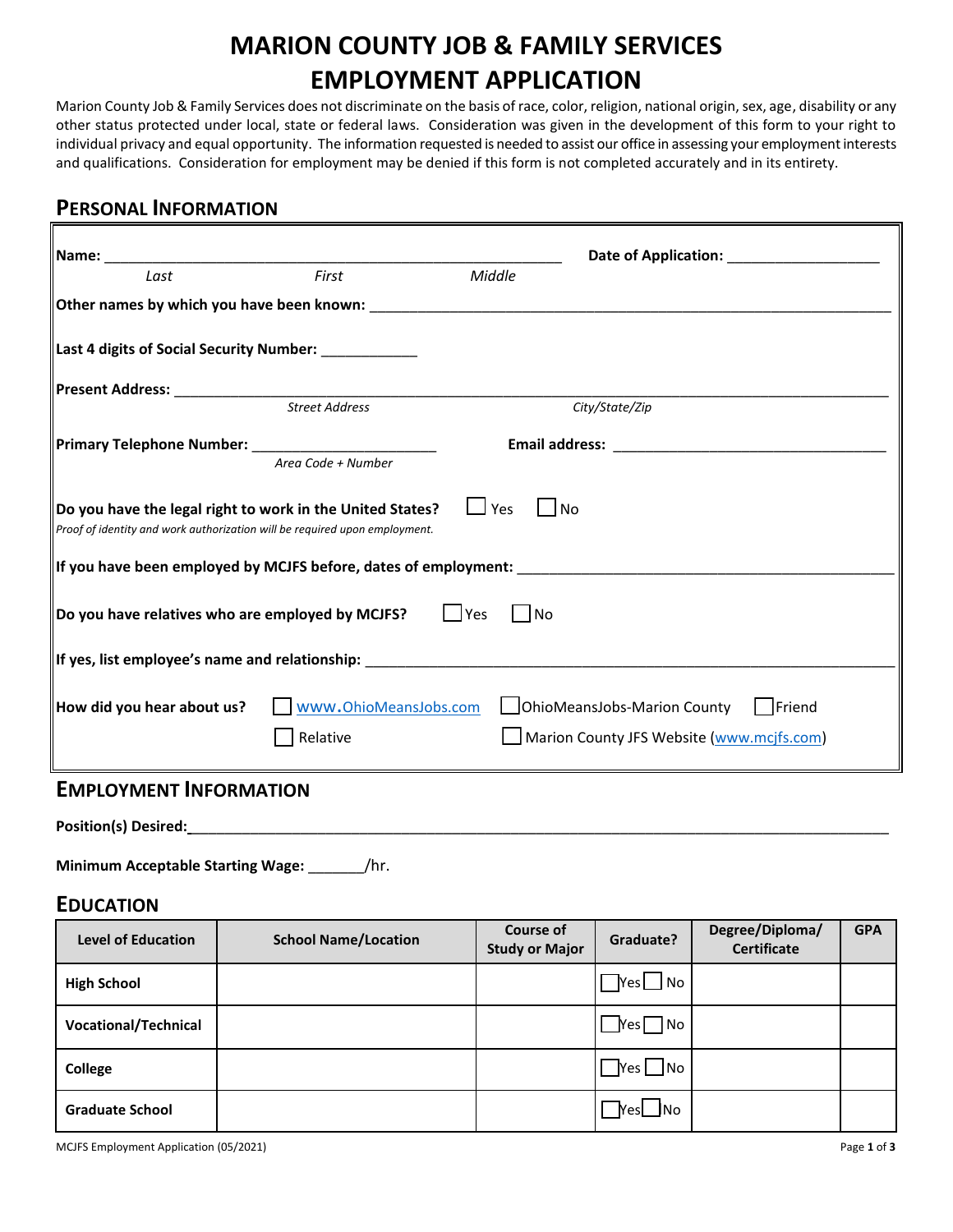## **EMPLOYMENT HISTORY**

**Provide the following information for your present and past employment.** 

| Employer Name (present/most recent):                                                      | Telephone: (                                           |  |  |  |  |  |  |
|-------------------------------------------------------------------------------------------|--------------------------------------------------------|--|--|--|--|--|--|
| <b>Address:</b>                                                                           | <b>Email address:</b>                                  |  |  |  |  |  |  |
| <b>Immediate Supervisor/Title:</b>                                                        | Dates employed: from:<br>to:                           |  |  |  |  |  |  |
| <b>Job Title:</b>                                                                         | Ending $\zeta$<br>Salary: Beginning \$<br>/hr.<br>/hr. |  |  |  |  |  |  |
| <b>Description of job duties:</b>                                                         |                                                        |  |  |  |  |  |  |
|                                                                                           |                                                        |  |  |  |  |  |  |
| <b>Reason for Leaving:</b>                                                                | May we contact?<br>No<br>Later<br>Yes                  |  |  |  |  |  |  |
|                                                                                           |                                                        |  |  |  |  |  |  |
| Voluntary resignation with notice $\Box$ Yes $\Box$ No                                    | Comments:                                              |  |  |  |  |  |  |
| If no, please explain:                                                                    |                                                        |  |  |  |  |  |  |
|                                                                                           |                                                        |  |  |  |  |  |  |
| Employer Name (present/most recent):                                                      | Telephone: (                                           |  |  |  |  |  |  |
| <b>Address:</b>                                                                           | <b>Email address:</b>                                  |  |  |  |  |  |  |
| <b>Immediate Supervisor/Title:</b>                                                        | Dates employed: from:<br>to:                           |  |  |  |  |  |  |
| <b>Job Title:</b>                                                                         | Salary: Beginning \$<br>/hr.<br>Ending $\zeta$<br>/hr. |  |  |  |  |  |  |
| <b>Description of job duties:</b>                                                         |                                                        |  |  |  |  |  |  |
|                                                                                           |                                                        |  |  |  |  |  |  |
| <b>Reason for Leaving:</b><br>May we contact?<br>No<br>Later<br>Yes                       |                                                        |  |  |  |  |  |  |
|                                                                                           |                                                        |  |  |  |  |  |  |
|                                                                                           | Comments:                                              |  |  |  |  |  |  |
| Voluntary resignation with notice<br>$\vert$   Yes<br>No<br>If no, please explain:        |                                                        |  |  |  |  |  |  |
|                                                                                           |                                                        |  |  |  |  |  |  |
| Employer Name (present/most recent):                                                      | Telephone: (                                           |  |  |  |  |  |  |
| <b>Address:</b>                                                                           | <b>Email address:</b>                                  |  |  |  |  |  |  |
| <b>Immediate Supervisor/Title:</b>                                                        | Dates employed: from:<br>to:                           |  |  |  |  |  |  |
| <b>Job Title:</b>                                                                         | Salary: Beginning \$<br>Ending $\zeta$<br>/hr.<br>/hr. |  |  |  |  |  |  |
| <b>Description of job duties:</b>                                                         |                                                        |  |  |  |  |  |  |
|                                                                                           |                                                        |  |  |  |  |  |  |
| <b>Reason for Leaving:</b><br>May we contact?<br>No<br>Later<br>Yes                       |                                                        |  |  |  |  |  |  |
|                                                                                           |                                                        |  |  |  |  |  |  |
|                                                                                           | Comments:                                              |  |  |  |  |  |  |
| Voluntary resignation with notice $\vert \cdot \vert$ Yes<br>No<br>If no, please explain: |                                                        |  |  |  |  |  |  |
|                                                                                           |                                                        |  |  |  |  |  |  |
|                                                                                           |                                                        |  |  |  |  |  |  |